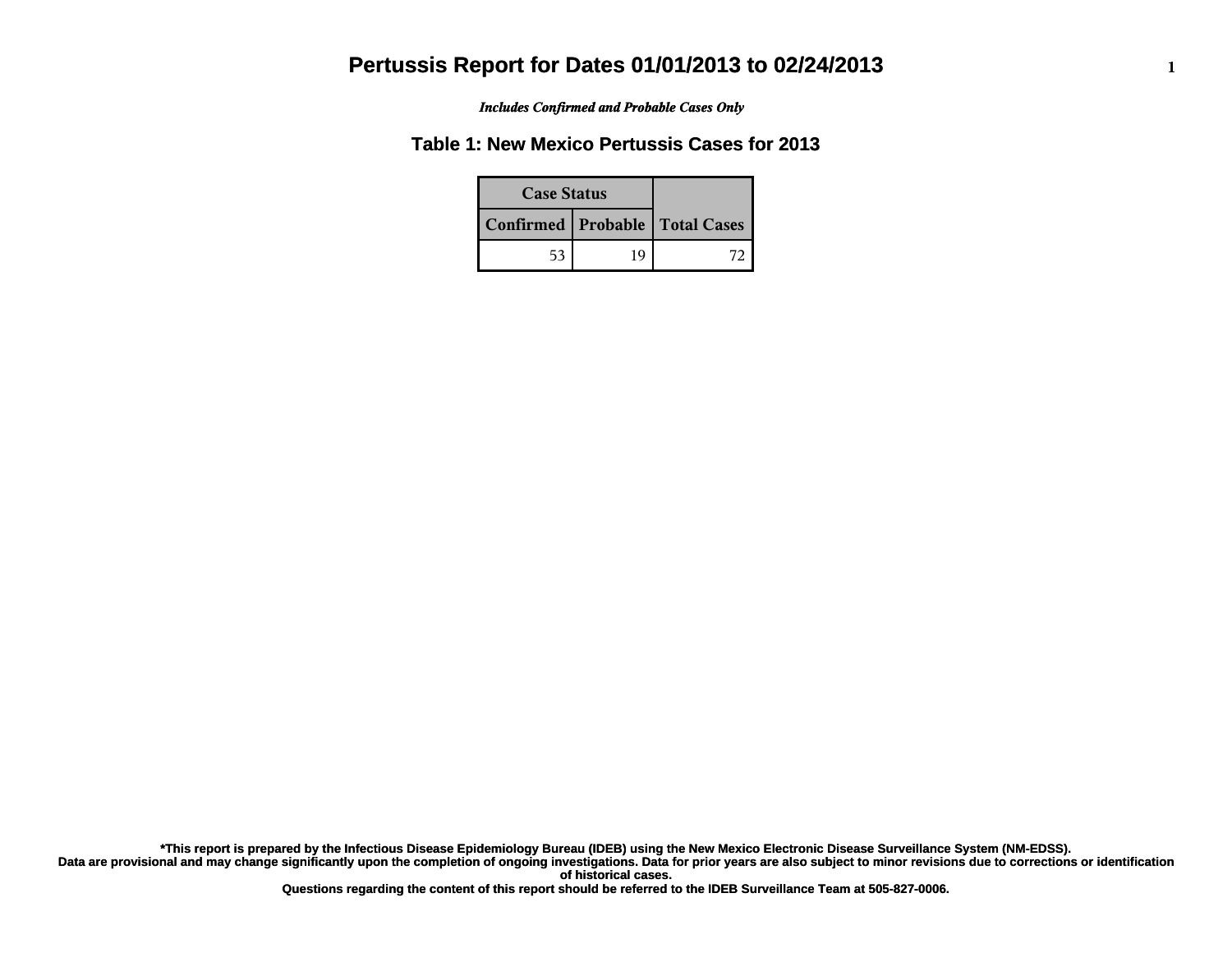*Includes Confirmed and Probable Cases Only*

### **Table 2: Pertussis Cases by County**

| <b>County Name</b> | Case<br><b>Number</b>   | Percent<br>of Total<br>Cases | Incidence<br>per<br>100,000 |
|--------------------|-------------------------|------------------------------|-----------------------------|
| Bernalillo County  | 38                      | 52.8                         | 5.7                         |
| Colfax County      | 5                       | 6.9                          | 36.4                        |
| <b>Eddy County</b> | $\overline{\mathbf{4}}$ | 5.6                          | 7.4                         |
| Lea County         | 3                       | 4.2                          | 4.6                         |
| Los Alamos County  | 4                       | 5.6                          | 22.3                        |
| Rio Arriba County  | 1                       | 1.4                          | 2.5                         |
| San Juan County    | 2                       | 2.8                          | 1.5                         |
| San Miguel County  | 1                       | 1.4                          | 3.4                         |
| Santa Fe County    | 6                       | 8.3                          | 4.2                         |
| <b>Taos County</b> | 1                       | 1.4                          | 3.0                         |
| Unknown            | 1                       | 1.4                          |                             |
| Valencia County    | 6                       | 8.3                          | 7.8                         |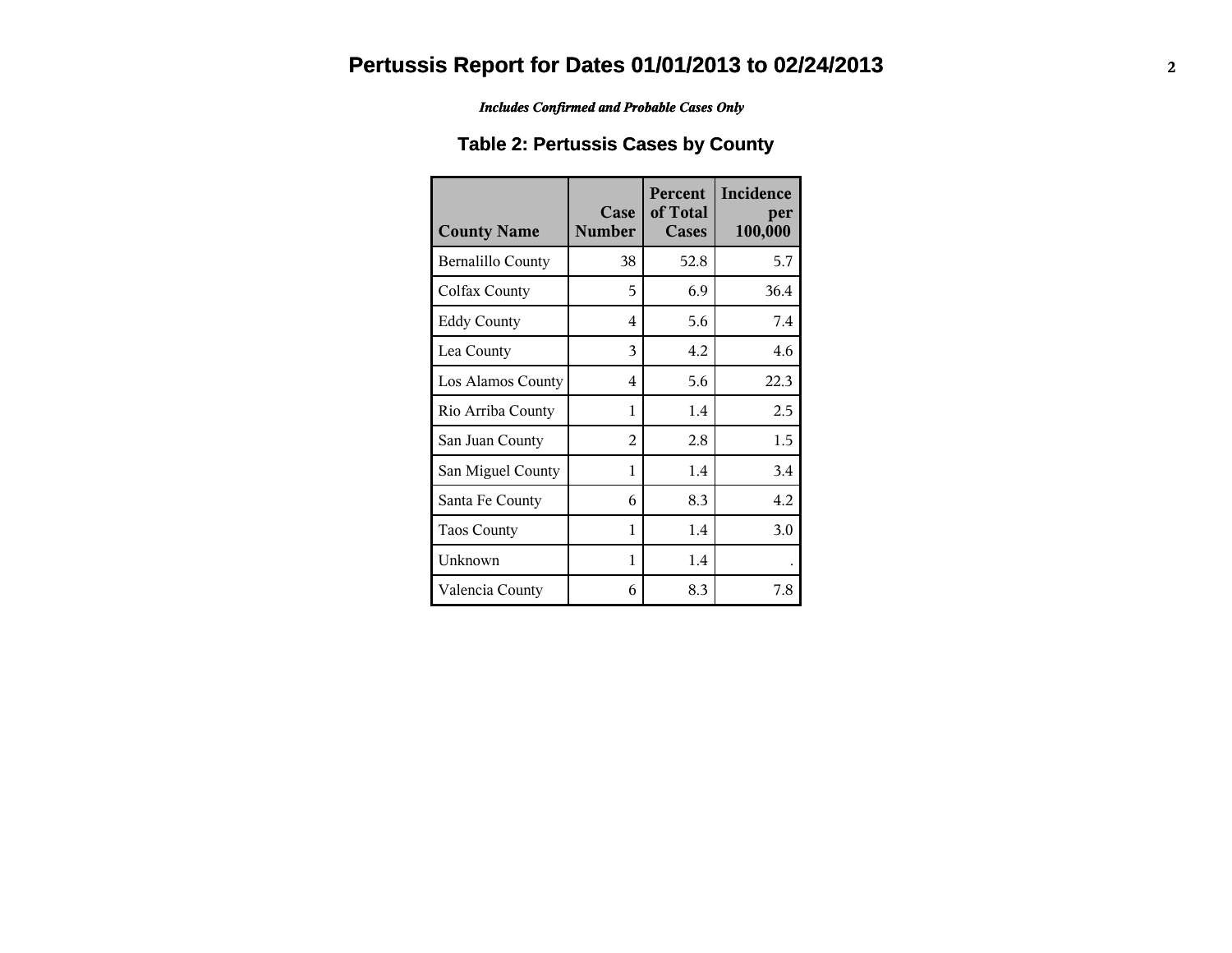*Includes Confirmed and Probable Cases Only*

#### **Table 3: Pertussis Cases by Age Group**

| <b>Age Group</b> | Case<br><b>Number</b> | Percent |
|------------------|-----------------------|---------|
| $<$ 1 Year       | 5                     | 6.9     |
| 1 to 5 Years     |                       | 12.5    |
| 6 to 10 Years    | 22                    | 30.6    |
| 11 to 18 Years   | 11                    | 15.3    |
| 19 to 65 Years   | 25                    | 34.7    |

**Data are provisional and may change significantly upon the completion of ongoing investigations. Data for prior years are also subject to minor revisions due to corrections or identification of historical cases. \*This report is prepared by the Infectious Disease Epidemiology Bureau (IDEB) using the New Mexico Electronic Disease Surveillance System (NM-EDSS).**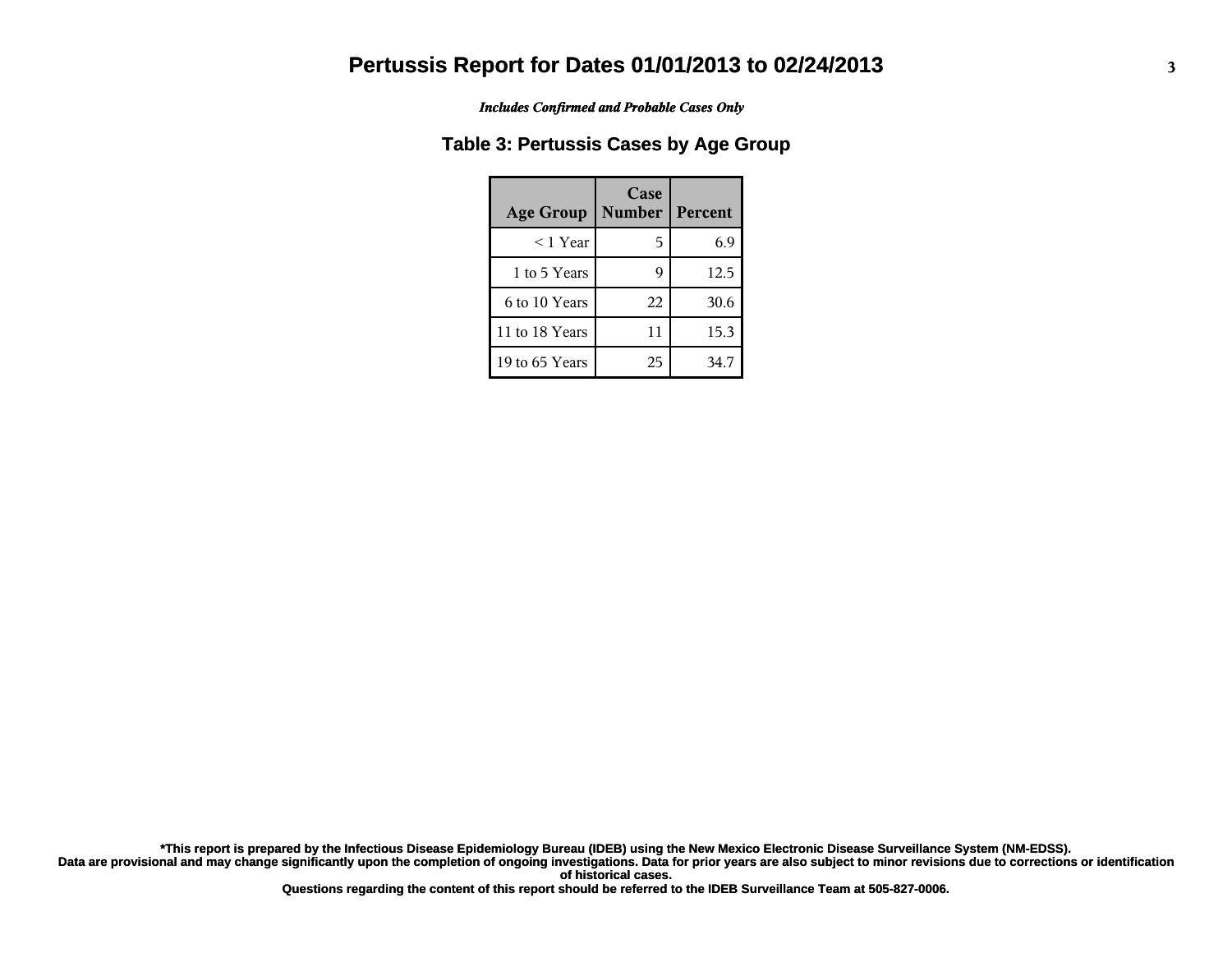*Includes Confirmed and Probable Cases Only*

#### **Table 4: Pertussis Cases by Race/Ethnicity**

| Race/Ethnicity                   | Case<br><b>Number</b> | Percent |
|----------------------------------|-----------------------|---------|
| American Indian or Alaska Native |                       | 1.4     |
| <b>Black or African American</b> | 2                     | 2.8     |
| Hispanic                         | 40                    | 55.6    |
| White                            | 27                    | 37.5    |
| Unknown/Missing                  | 2                     | 2.8     |

**Data are provisional and may change significantly upon the completion of ongoing investigations. Data for prior years are also subject to minor revisions due to corrections or identification of historical cases. \*This report is prepared by the Infectious Disease Epidemiology Bureau (IDEB) using the New Mexico Electronic Disease Surveillance System (NM-EDSS).**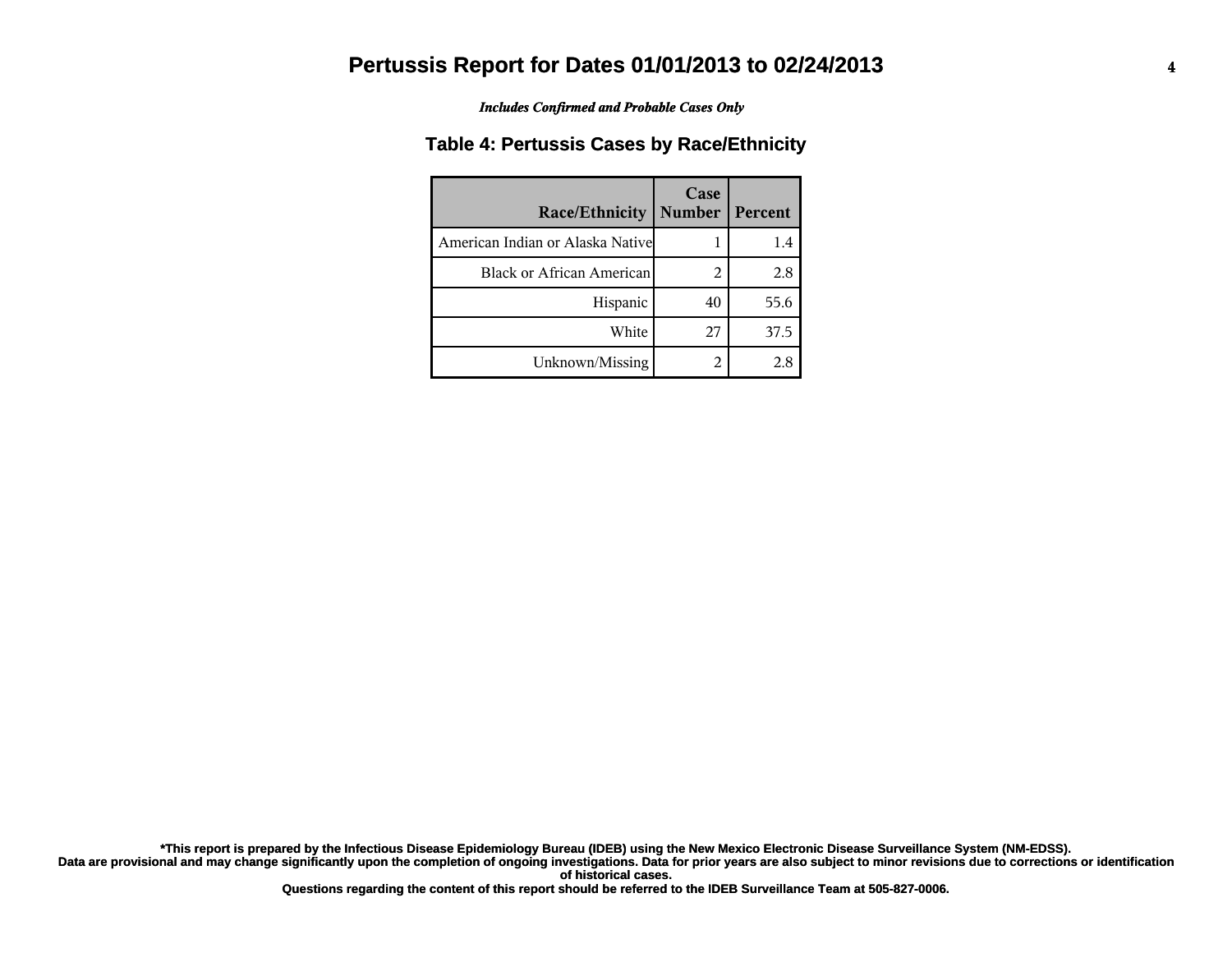*Includes Confirmed and Probable Cases Only*

#### **Table 5: Cases of Pertussis by Race/Ethnicity**

|                                  | <b>Ethnicity</b>         |                                        |                            |              |
|----------------------------------|--------------------------|----------------------------------------|----------------------------|--------------|
| Race                             | Hispanic<br>or<br>Latino | <b>Not</b><br>Hispanic<br>or<br>Latino | Unknown/<br><b>Missing</b> | <b>Total</b> |
| American Indian or Alaska Native | $\Omega$                 | $\theta$                               | 1                          | 1            |
|                                  | 0.00                     | 0.00                                   | 1.39                       | 1.39         |
| <b>Black or African American</b> | $\overline{2}$           | $\theta$                               | $\Omega$                   | 2            |
|                                  | 2.78                     | 0.00                                   | 0.00                       | 2.78         |
| White                            | 30                       | 27                                     | $\Omega$                   | 57           |
|                                  | 41.67                    | 37.50                                  | 0.00                       | 79.17        |
| <b>Unknown/Missing</b>           | 10                       | $\theta$                               | 2                          | 12           |
|                                  | 13.89                    | 0.00                                   | 2.78                       | 16.67        |
| <b>Total</b>                     | 42                       | 27                                     | 3                          | 72           |
|                                  | 58.33                    | 37.50                                  | 4.17                       | 100.00       |

**\*This report is prepared by the Infectious Disease Epidemiology Bureau (IDEB) using the New Mexico Electronic Disease Surveillance System (NM-EDSS).**

**Data are provisional and may change significantly upon the completion of ongoing investigations. Data for prior years are also subject to minor revisions due to corrections or identification of historical cases.**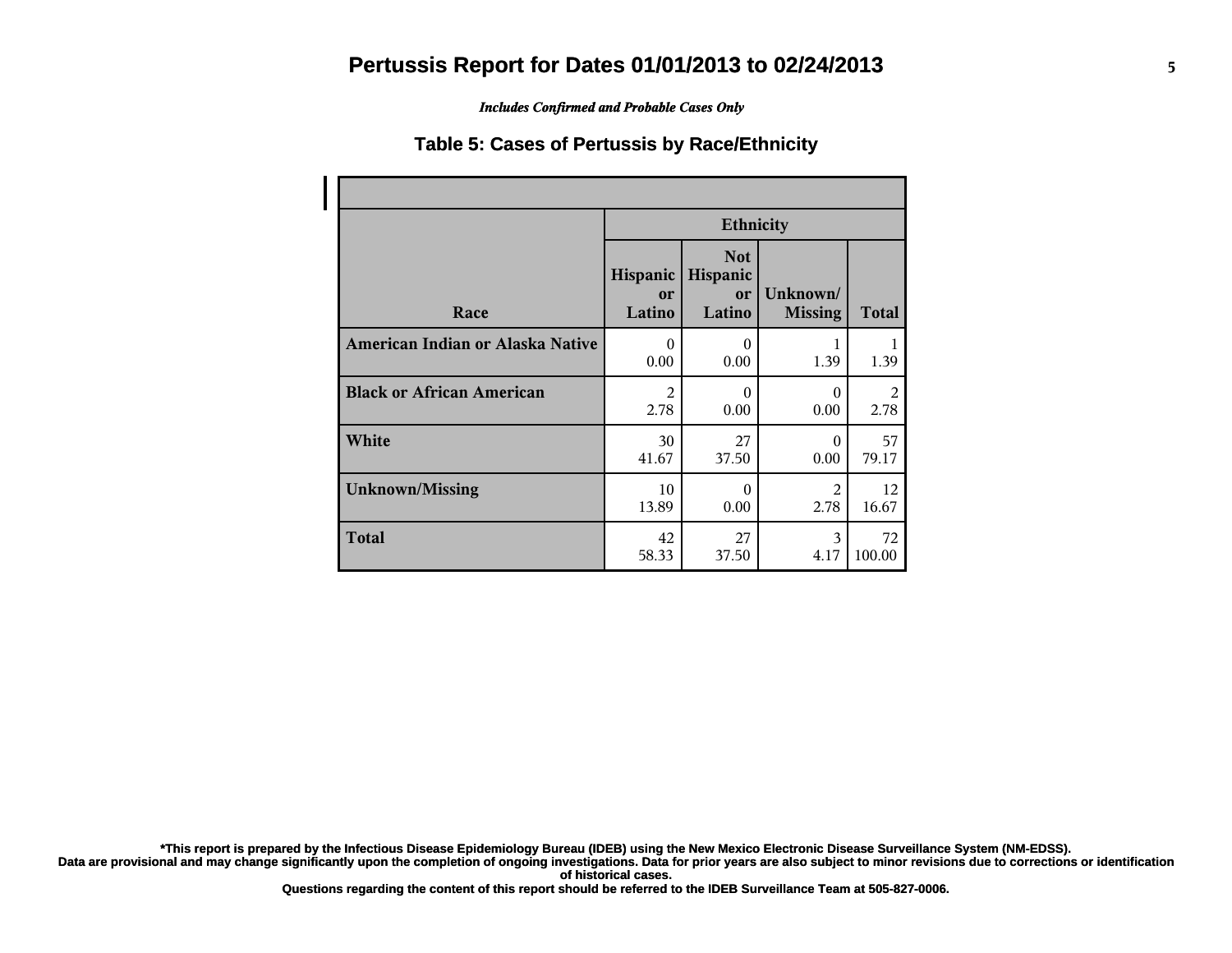*Includes Confirmed and Probable Cases Only*

#### **Table 6: Pertussis Cases by Sex**

| Gender | Case<br><b>Number</b> | Percent |
|--------|-----------------------|---------|
| Female | 40                    | 55.6    |
| Male   | 32                    | 44 4    |

**Data are provisional and may change significantly upon the completion of ongoing investigations. Data for prior years are also subject to minor revisions due to corrections or identification of historical cases. \*This report is prepared by the Infectious Disease Epidemiology Bureau (IDEB) using the New Mexico Electronic Disease Surveillance System (NM-EDSS).**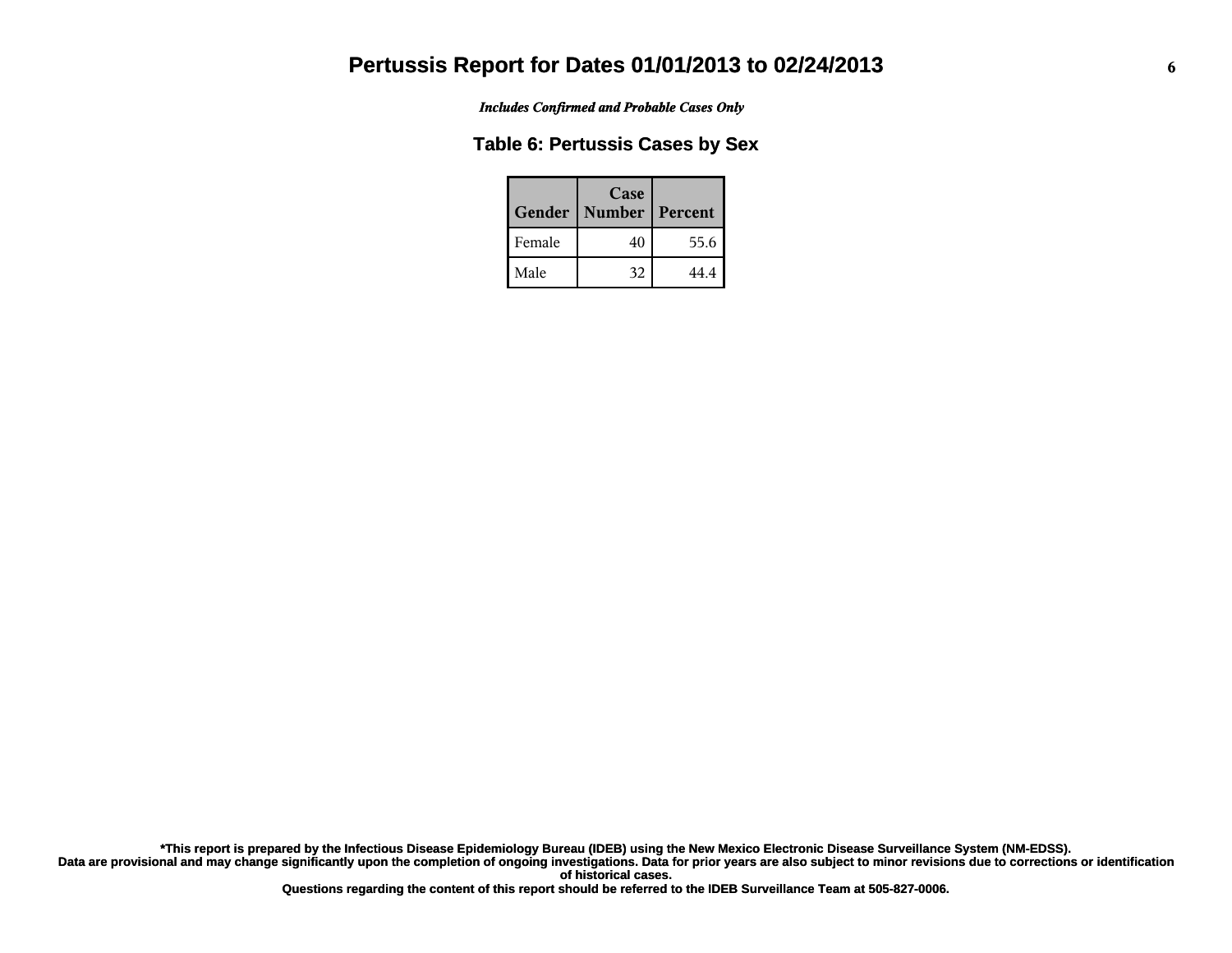#### *Includes Confirmed and Probable Cases Only*

#### **Table 7: Hospitalizations of Pertussis Cases**

|       | <b>Yes</b> |       | No      |  |  |
|-------|------------|-------|---------|--|--|
| Count | Percent    | Count | Percent |  |  |
|       | 4.2        | 68    | 95.8    |  |  |

**Data are provisional and may change significantly upon the completion of ongoing investigations. Data for prior years are also subject to minor revisions due to corrections or identification of historical cases. \*This report is prepared by the Infectious Disease Epidemiology Bureau (IDEB) using the New Mexico Electronic Disease Surveillance System (NM-EDSS).**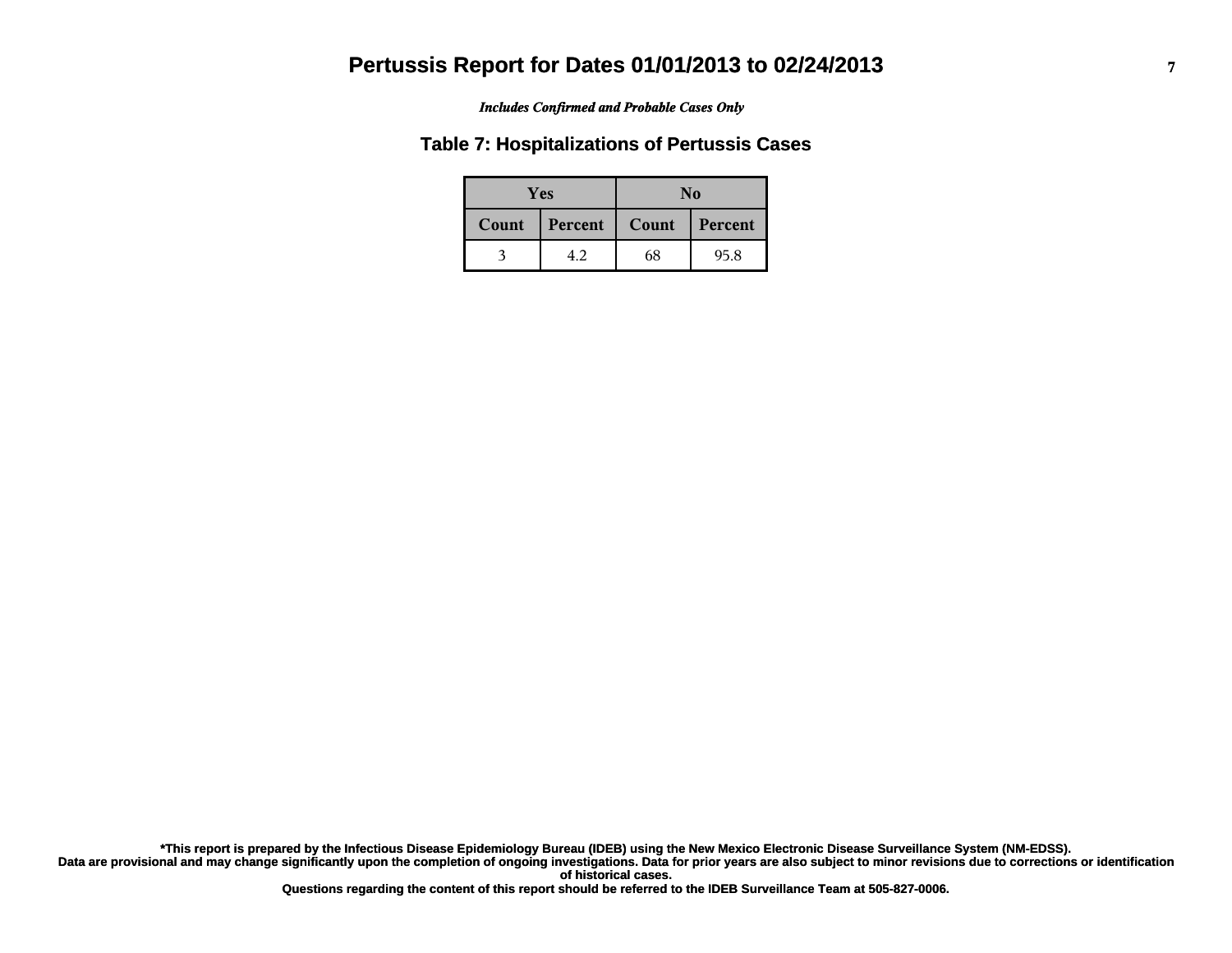*Includes Confirmed and Probable Cases Only*

|                      | <b>Hospitalized Cases</b> |                |                |              |
|----------------------|---------------------------|----------------|----------------|--------------|
| <b>Age Group</b>     | Yes                       | N <sub>0</sub> | <b>Unknown</b> | <b>Total</b> |
| $\leq$ 1 Year        | 3<br>60.00                | 2<br>40.00     | 0<br>0.00      | 5            |
| 1 to 5 Years         | $\Omega$<br>0.00          | 9<br>100.00    | 0<br>0.00      | 9            |
| <b>6 to 10 Years</b> | 0<br>0.00                 | 22<br>100.00   | 0<br>0.00      | 22           |
| 11 to 18 Years       | 0<br>0.00                 | 10<br>90.91    | 9.09           | 11           |
| 19 to 65 Years       | 0<br>0.00                 | 25<br>100.00   | 0<br>0.00      | 25           |
| <b>Total</b>         | 3                         | 68             | 1              | 72           |

#### **Table 8: Cases of Pertussis by Hospitalization and Age Group**

**\*This report is prepared by the Infectious Disease Epidemiology Bureau (IDEB) using the New Mexico Electronic Disease Surveillance System (NM-EDSS).**

**Data are provisional and may change significantly upon the completion of ongoing investigations. Data for prior years are also subject to minor revisions due to corrections or identification of historical cases.**